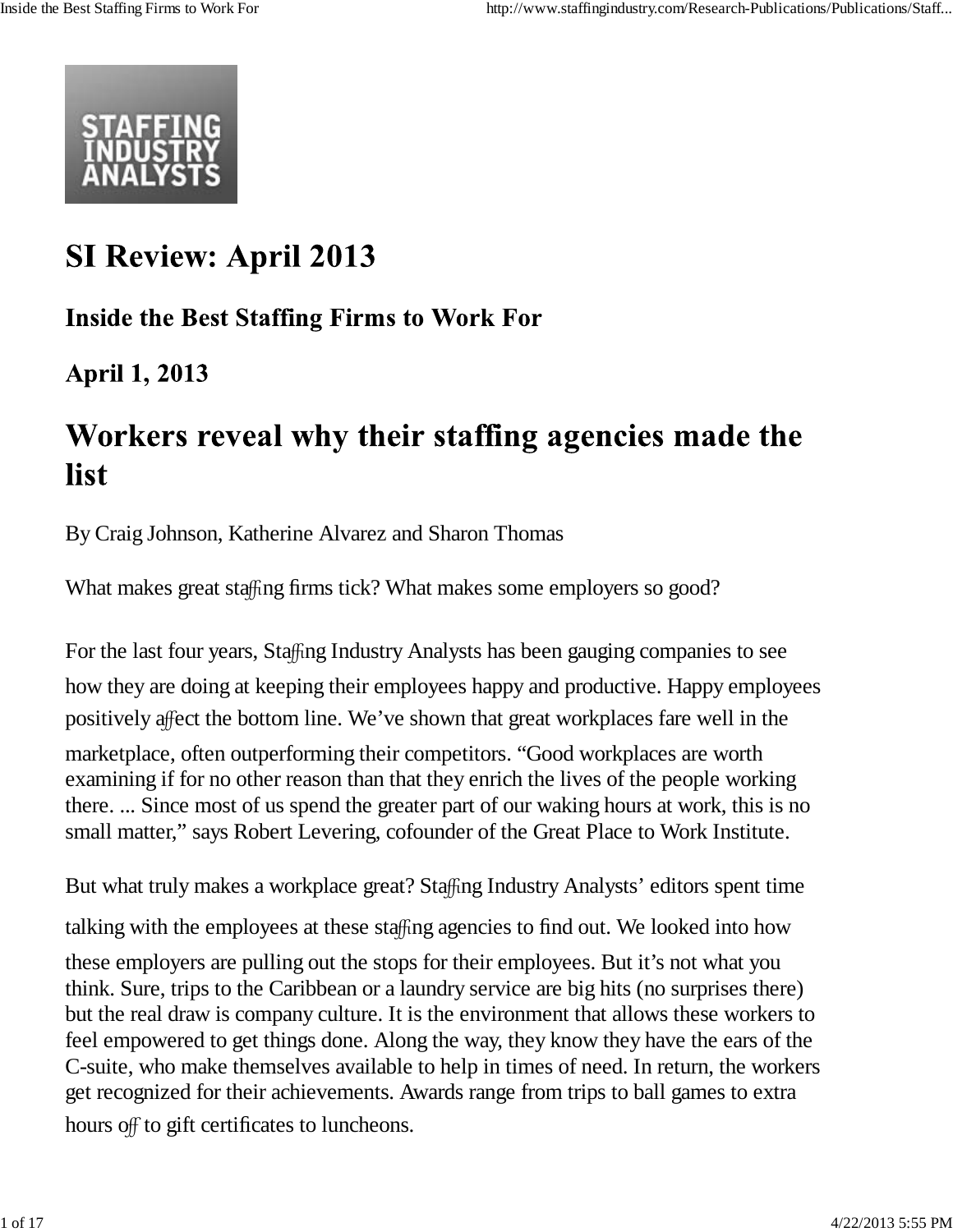This year's Best Staffing Firms to Work For contest, sponsored by Monster, ranks the

top five firms to work for in small, medium and large firm categories based on the number of internal employees. We feature actual personnel in the winning companies, grouped by company size. Here are their stories.

#### **Size category: 20 to 50 employees**



#### *All in It Together*

Deepika Yammanur always looks forward to coming to work. "There's a huge motivation factor at Akraya. People treat you like family and it's all team-based, a team effort," she says.

Her days start with status updates on the previous day's work with her team. Then it's back to her routine of sourcing, screening, calling and presenting candidates.

Yammanur has worked for Akraya since 2007, except for a three-month gap when she left to work in the IT field. "But I didn't like it," she laments. "I wanted to work here again." Flexibility is one of the things that drew Yammanur back to the company. She was able to telecommute at the end of her pregnancy, enabling her to work up until her due date. Other parents may leave early to pick up their children from school and work from home afterward.

Another draw is that the accessibility of the executive leadership. "They are open-minded. They are friendly. You can just go walk in and talk to them," says Yammanur. "That's what I really love."

The leadership also fosters a teamwork attitude with activities such as monthly breakfasts prepared by a rotation of departments and an appreciation program to publicly recognize helpful coworkers. Akraya also sponsors employees who participate in an annual running/walking event that supports local literacy programs.

The company even weathered the recession as a team, as the CEO assured staff there

would be no pay cuts or layoffs. "I have a home and a child to take care of," says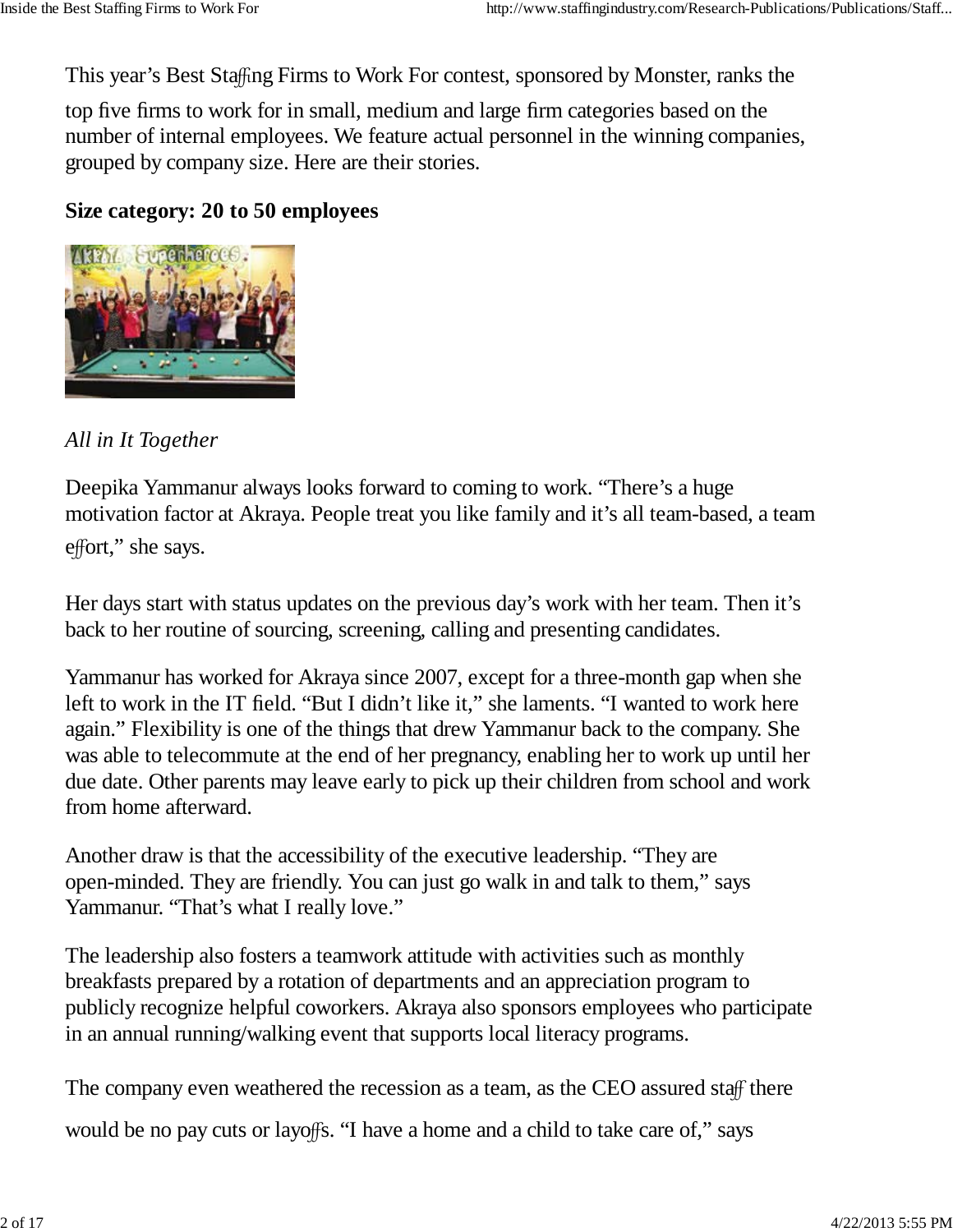Yammanur. "That kind of assurance was really nice to have.



*Leadership Sets Tone*

John Nyhart spends his days contacting potential clients and performing the tasks of a sales person as well as managing sales teams, clients and consultants.

"It's hectic," he says. "It's a juggling act for me in this position right now — managing internally, managing up, managing down. It's a lot of work going on — on a daily basis."

Nyhart was one of MedSys' first employees back in the mid-1990s. He worked for the company for about eight years before leaving to spend seven years at a large, publicly traded firm. He returned to MedSys two years ago, and it was management style and company leadership that brought him back.

"The top-level leadership sets the tone for any organization. You really can't affect a

culture from the bottom up. And the people who run this company are just fantastic to work for. They have the right vision, they treat people well, but yet they are extremely successful. They have all the right ingredients for a great place to work," says Nyhart.

The management style is a mix of involvement, listening, compensating well and rewarding employees for their successes.

While many companies focus on the bottom line and growing bigger, MedSys execs focus on growing the company better and bottom-line growth follows.

"They want the consultants to have a better place to work. They want their employees to have a better place to work. They want to give the customer better service, better commitment to the projects," says Nyhart.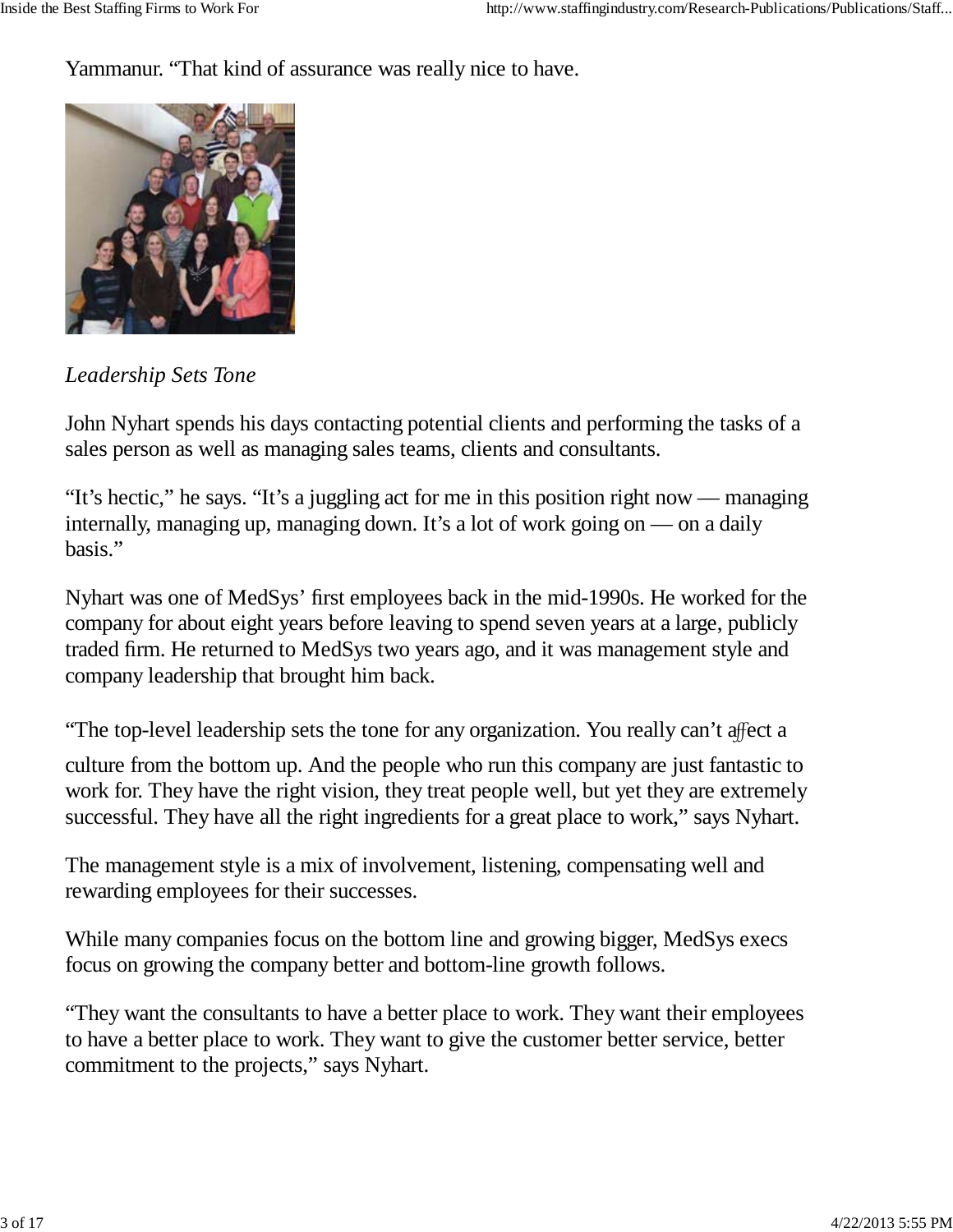

#### *Proud to Be Accountable*

There's no such thing as a typical day at Daley and Associates. Daniel Moore might meet with a potential client, visit a past customer and follow up on a recent placement — all before he gets to the office in the morning.

An industry veteran, Moore has been with 7-year-old Daley and Associates for about five years.

CEO Mike Daley built the company based on collaboration and teamwork, and everyone focuses on customer and candidate service. It's a fun and competitive environment that also pays extremely well, Moore says.

"I've been doing this for 15 years. There's not a more enjoyable staffing firm to work

for," he says. "You're proud to be accountable here. You're needed. You're wanted here. You are very visible."

The recession proved Daley's commitment to his staff. As other companies cut personnel, he reassured employees that the company was invested in them and no layoffs would occur.

"Who doesn't want that kind of reassurance?" Moore asks.

The firm experiences very little staff turnover, Moore says, and that loyalty is rewarded greatly with a five-year-anniversary celebration perk. One associate received a family vacation to the Bahamas for his anniversary gift. An avid sports fan got on a first-class trip to New York City to see the Jets play the Patriots, complete with limo service and exceptional seats.

"My five-year anniversary is coming up next month," says Moore. "I don't know what's going to happen, but you ought to call me back!"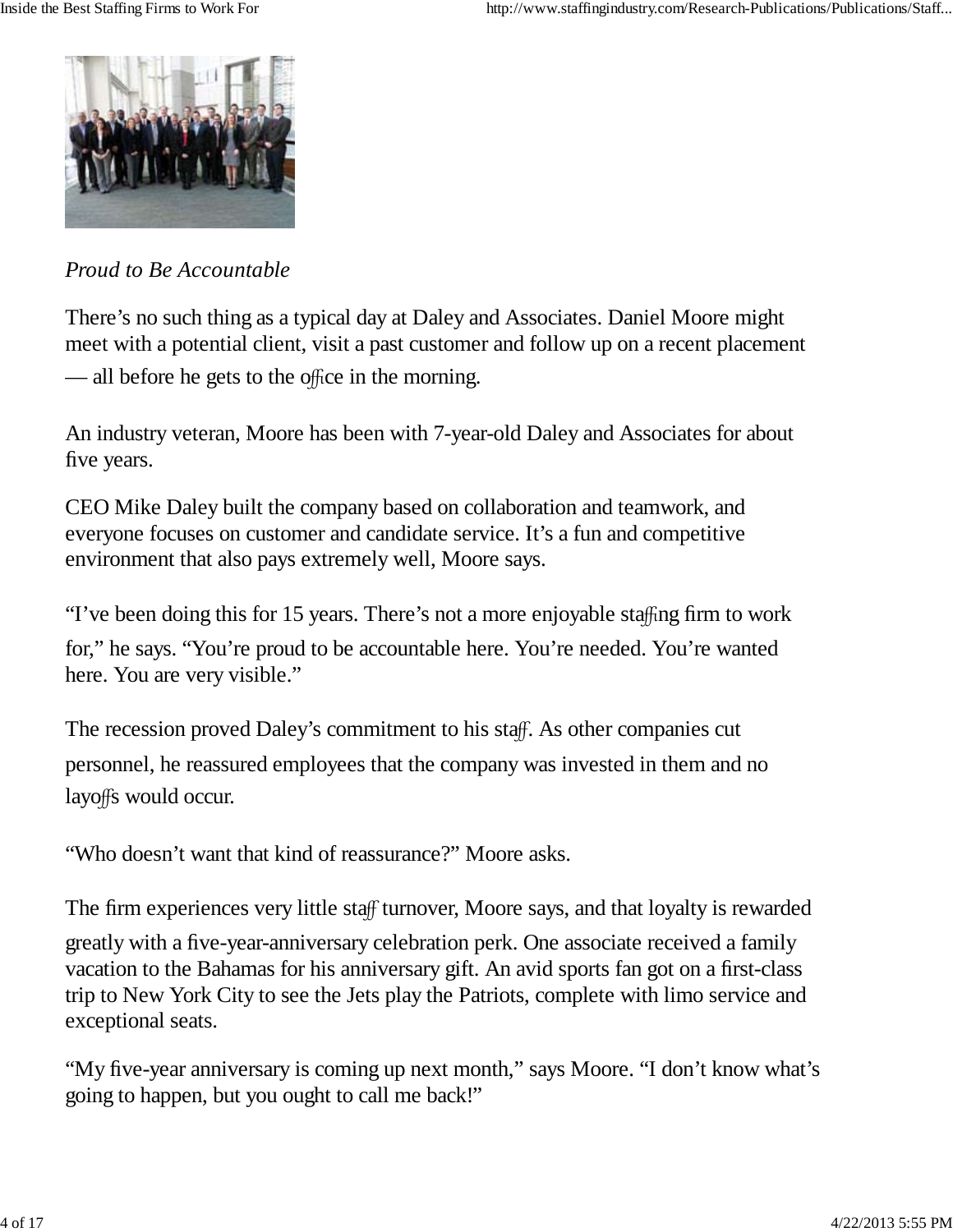

*Faith-Based Organization*

Everyone comes to work each day at iMethods knowing that they work for a higher calling at the faith-based organization.

Alicia Smith says everyone's goal is to create meaningful work — meaningful work for each other, for the candidates they are recruiting and also for their clients.

The smaller size of the firm promotes an entrepreneurial spirit that stems from the company's co-founders and permeates the office.

"Their goal and dream is for everyone to feel like they are part owner, that their contributions to the organization are just as important as anybody's," explains Smith, who has been with the IT staffing firm for more than four years.

As such, management looks to staff for new ideas, often putting the employee in charge of implementing it.

For example, Smith's passion for health and fitness in her personal life led her to suggest the company have a wellness program. "They loved the idea, so from that point on I've kind of become our wellness director," Smith says. The program provides discounted gym memberships, on-site healthy snacks, wellness blogs and quarterly lunch-and-learns on subjects such as nutrition, emotional wellness, fitness and financial management.

But it's not all work and no play at iMethods. The break room is equipped with a pool table and basketball hoop, and razor scooters are the mode of transportation throughout the office. The company occasionally brings a masseuse for employees and the group takes incentive trips, which have included adventures such as deep-sea fishing expeditions and trips to basketball games.

"It's fun," says Smith. "They try to do things that are out of the norm to make sure that the staff has fun."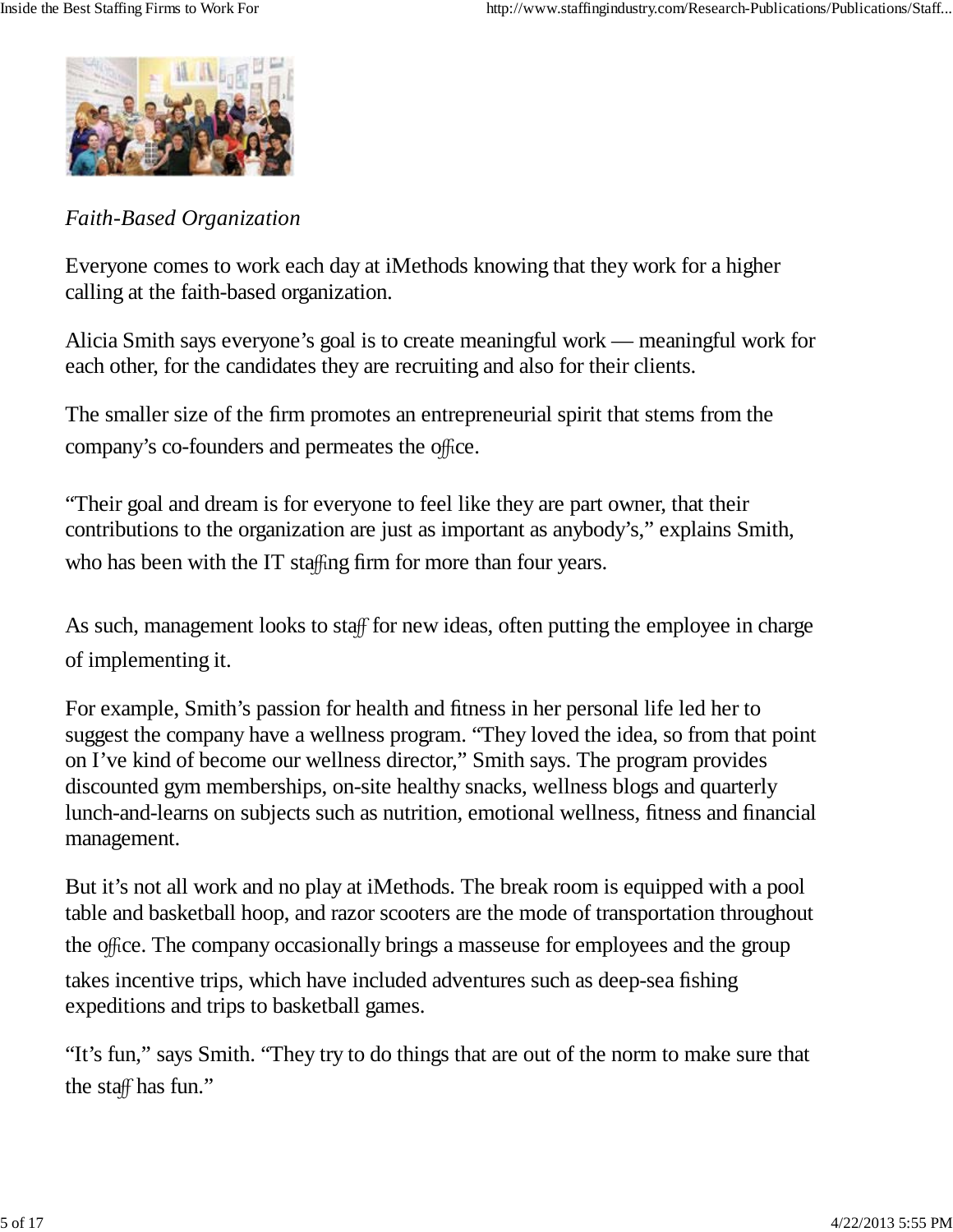

*Work Hard, Play Hard*

On a recent afternoon, Deirdre Kurnett took a break on her patio to enjoy the afternoon with a friend. She knew, however, that she may be taking work calls at 8:30 that evening.

The freedom to schedule workdays for a work/life balance is just one company perk that makes Healthcare IT Leaders a great place to work, says Kurnett.

"What makes the company great, in my opinion, is just you work hard and you play hard," Kurnett says. "We've got all the tools that you need, all the investment that you need and all the training that you need. We've got the infrastructure and the right customer relationship management tools that make sense for who we are going after."

She credits Healthcare IT Leaders' Managing Principal Bob Bailey with creating a successful company with high-energy and committed staff.

"He empowers people. Of course, he has high expectations and he is going to hire people who thrive on that," says Kurnett. "He really tries to build all the little things that make you want to get up and go to work, even on days when work is hard." That includes providing ping-pong tables and the occasional cocktail in the fridge when working late.

Communication is also key at the company. The office has an open-cubicle design and

periodically holds lunch-and-learn sessions to garner input from the staff.

"Recruiters are really dedicated here because it is a win-win and people make a ton of money, to be honest with you," says Kurnett.

And who doesn't like that?

**Size category: 51 to 200 employees**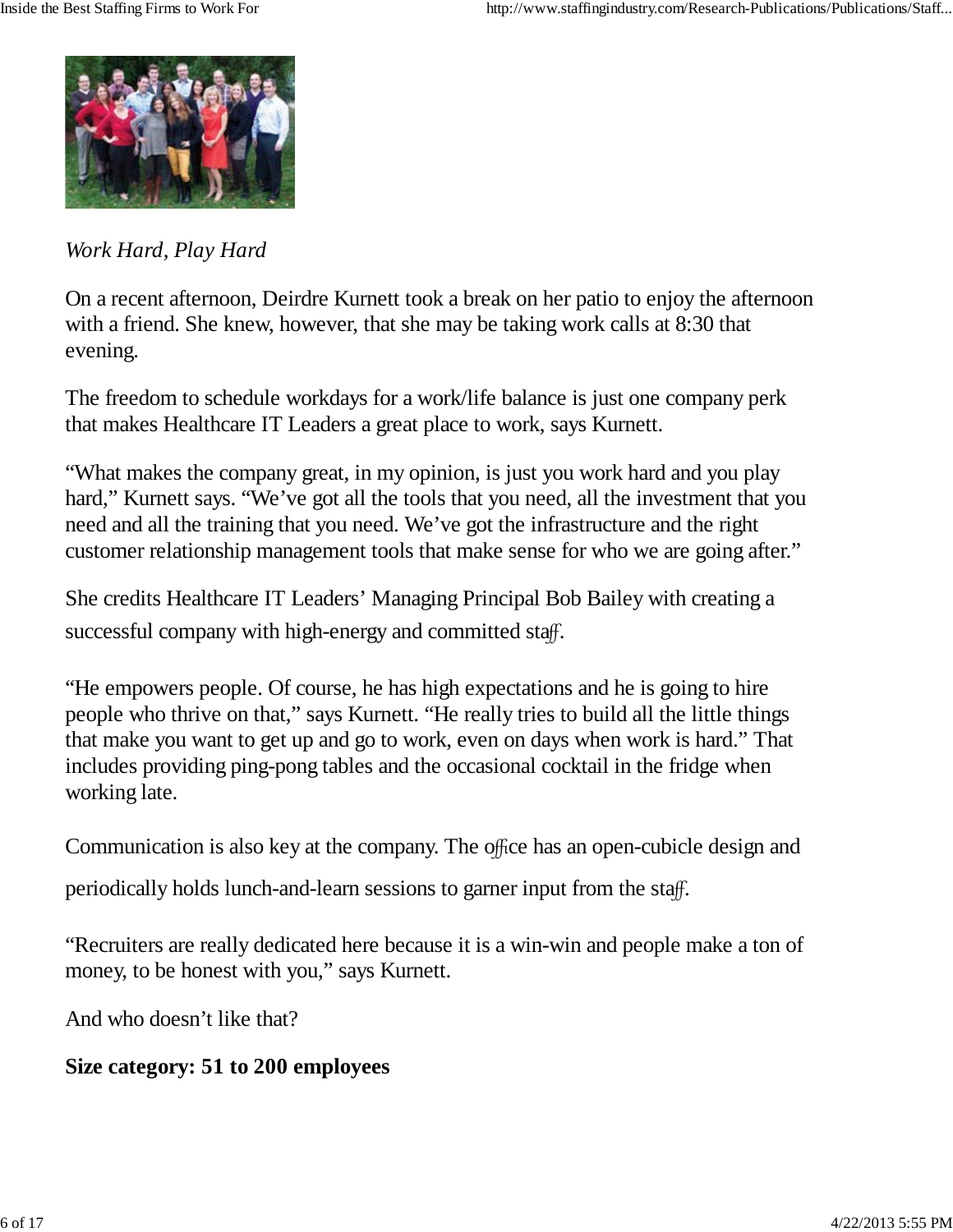

*Empowered to Do the Job*

When Charity Crawford comes to work at Medical Solutions, she knows she's trusted and empowered to do her job. Her day is balanced between taking care of her travel nurses and communicating with her coworkers. And she knows her coworkers have her back.

"Everyone here is very approachable," says Crawford, who has been with the company for five years. "There's a great support system in place. We're all team players here. We really do genuinely give a darn about each other." Events such as allowing for an afternoon off catching a movie or spending time with each other help foster that team feeling. So does the openness of management.

"I've worked in pretty much all corporate environments prior to Medical Solutions, and I couldn't walk into the manager's office on any given day, whereas I can do that here,"

she says. "Here, I can walk into the owner's office and he would drop what he's doing to help me out."

And the success is shared, with various cash-based incentive opportunities, and a quarterly bonus structure. "When the company is successful, they pass the benefits off to us," Crawford says.

And being a great place to work makes success easier to achieve, she says. "It makes it really easy for me to talk to the travelers about what we do. It makes them feel good knowing that they are going to be working for a company that treats its employees well. They feel more confident in my abilities to take care of them."



*We Never Give Up*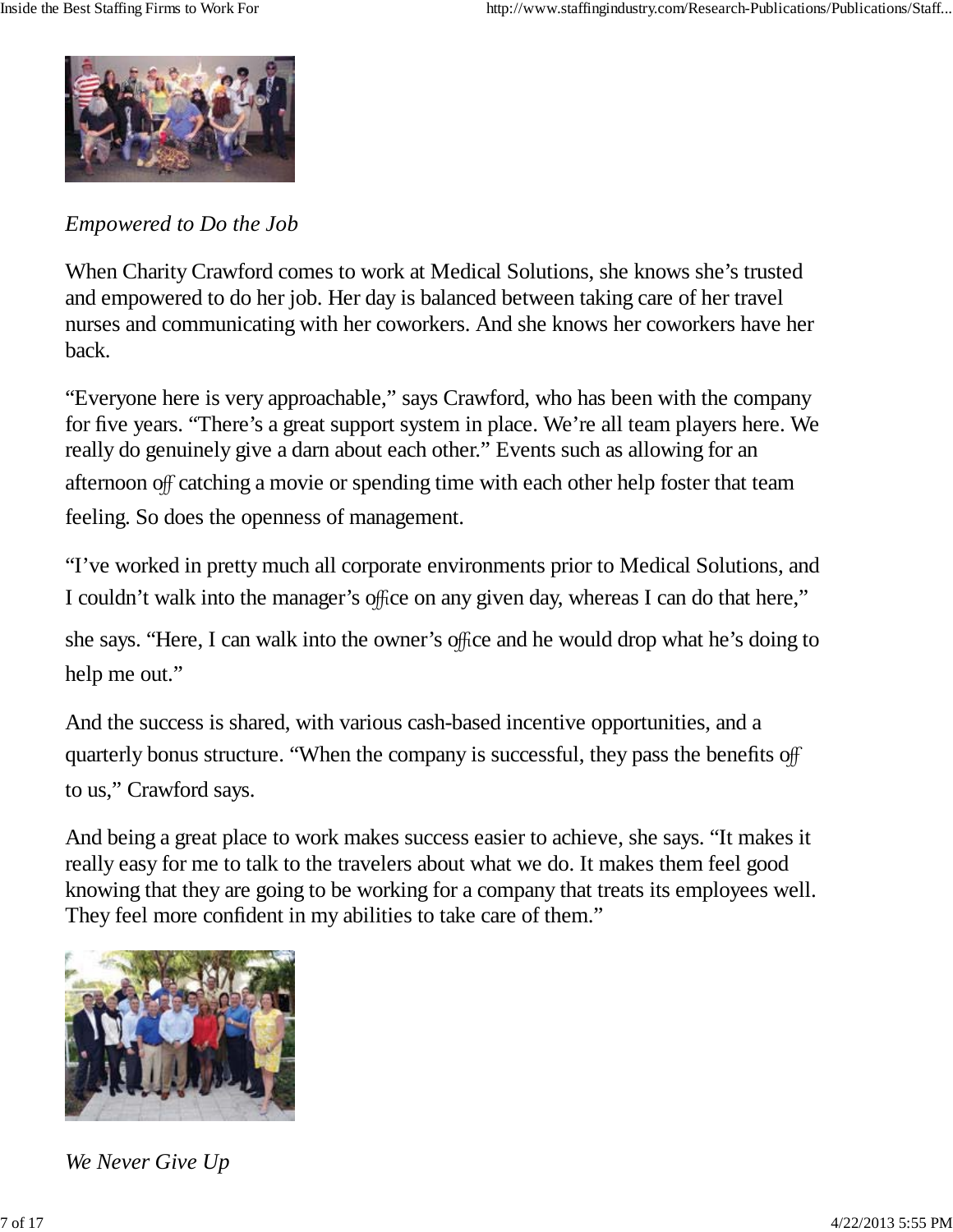Emily Prno says a typical day for the management team at TekPartners/ MedPartners HIM is all about the staff, both in hiring new employees, planning for future growth and

providing motivation and support to existing staff — all while adhering to the

company's core values: Be the best, understand the urgency, never give up, have courage to excel and make a contribution. Adherence to those values is even part of the employee review process.

"Our people are our most important asset," says Prno, who has been with the company for about a year and a half. So in hiring, she's focused on bringing the right people in at the right time. And for existing employees, the company focuses on how to support them and motivate them to do the best they can.

C-level and senior-level management attend the team huddles, networking events and career fairs to show their support for the rest of the staff. TekPartners/MedPartners HIM management team occasionally creates quarterly contests that focus not just on placements or closing a deal, but on other types of activities to keep the team excited. Prizes for the staff can range from earning cash, permission to leave early or come in late, a lunch or a gift card. The executive team and company as a whole genuinely focus on people as their first priority and it makes a positive difference in the workplace and the established environment.



*Driving Each Others' Success*

Every day is different for Allison Penning, and she wouldn't have it any other way.

The days at LaSalle are full of hard work and collaboration. LaSalle is not commissionbased; recruiters are salaried and can earn a quarterly bonus based on their individual and their team's success. As a result, recruiting is relationship-driven, not transactional, Penning explains.

CEO Tom Gimbel is a central figure in their daily lives as well. It's not unusual for him to take a seat in an open desk and ask an employee not only how work is going, but how his or her personal life is as well. "He genuinely cares about how you're doing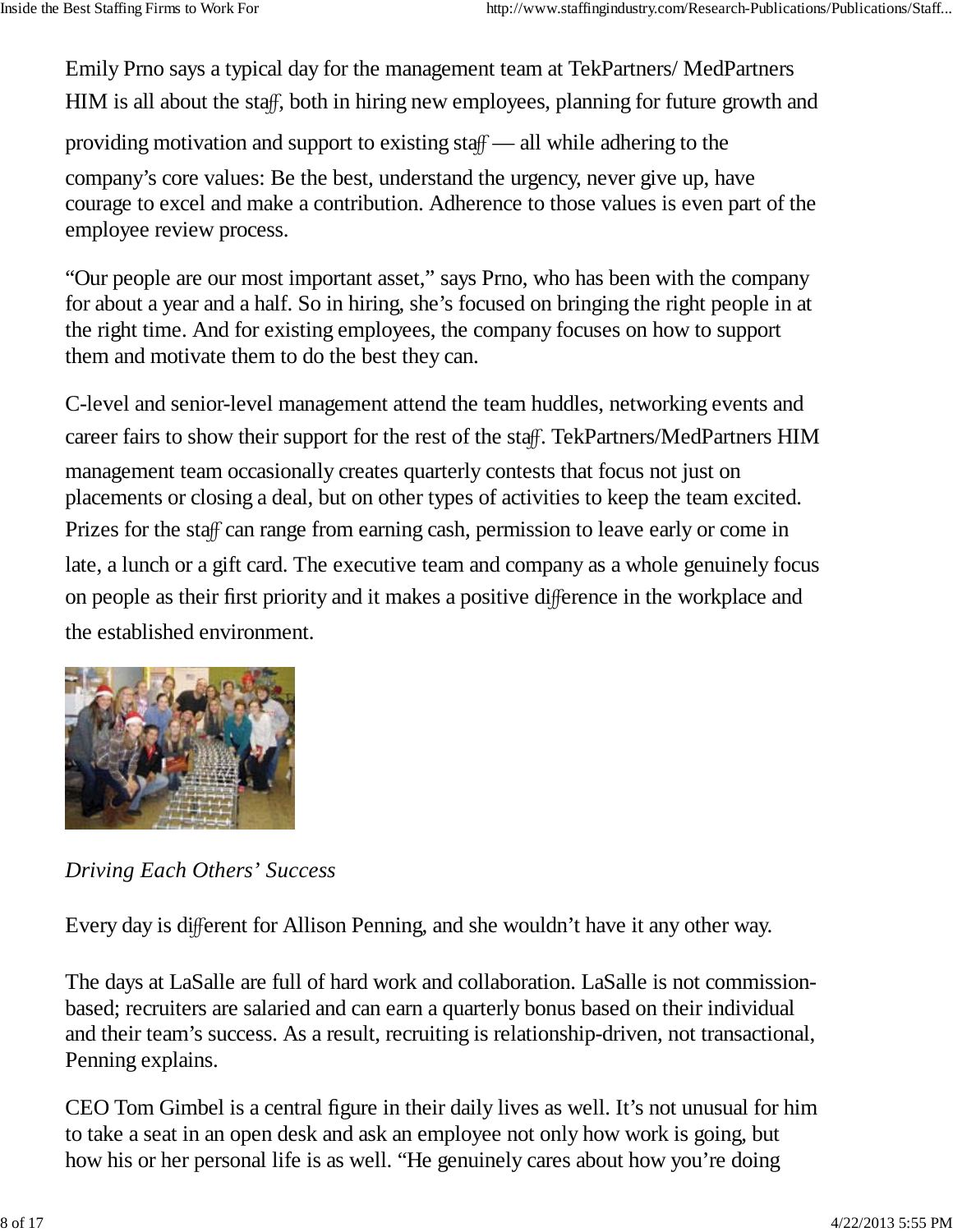professionally and personally," says Penning, who's been with LaSalle for two years.

"This is a work-hard, play-hard environment," Penning explains. From re-birthdays, a celebration of an employee's hire date; to La-Lympics, an annual company-wide Olympics; to March Madness parties; to LaSallemas, an annual surprise party for the company's inception (last year, Gimbel flew the entire staff to Las Vegas for an all-expense paid weekend), "There's always something exciting going on," she says.

Re-birthdays are especially important at LaSalle. "For a year, you've worked your butt off and accomplished a lot," Penning explains. A re-birthday is a celebration of that.

"People get really into it," decorating the celebrant's desk and showering him or her with gifts. At the end of the day, the entire company gathers to celebrate, and Gimbel gives a toast for that person. "I actually look forward to my re-birthday more than my actual birthday," Penning says.



#### *Management Values Us, Our Ideas*

After checking her messages and postings at the beginning of each day, Lyn Sedmina heads to the team huddle, where she appreciates learning what everyone else is working on. "My previous employers have had a silo management approach, where it's almost like you're competing against each other," explains Sedmina, who's been with the company for a year. "Here, we're all on the same page."

After the team huddle, her days are exciting and varied. If her day is stressful, she can blow off some steam in the company game room, shooting pool or playing pinball. CEO Sheldon Arora adds to the excitement, throwing out occasional work incentives, such as cash prizes, leaving early or great seats at a sporting event or concert.

What is especially meaningful for Sedmina, though, is the support she gets from the management team. For example, management encourages recruiters to spend more time working with their nurses by appointing one person to handle administrative tasks such as reporting and tracking the nurses' paperwork. The company also values its employees' ideas and encourages them to share these concepts openly, rather than adhering to a chain of command approach. "They really listen to us," she says. Further, management takes a personal interest in everyone's individual development. "If you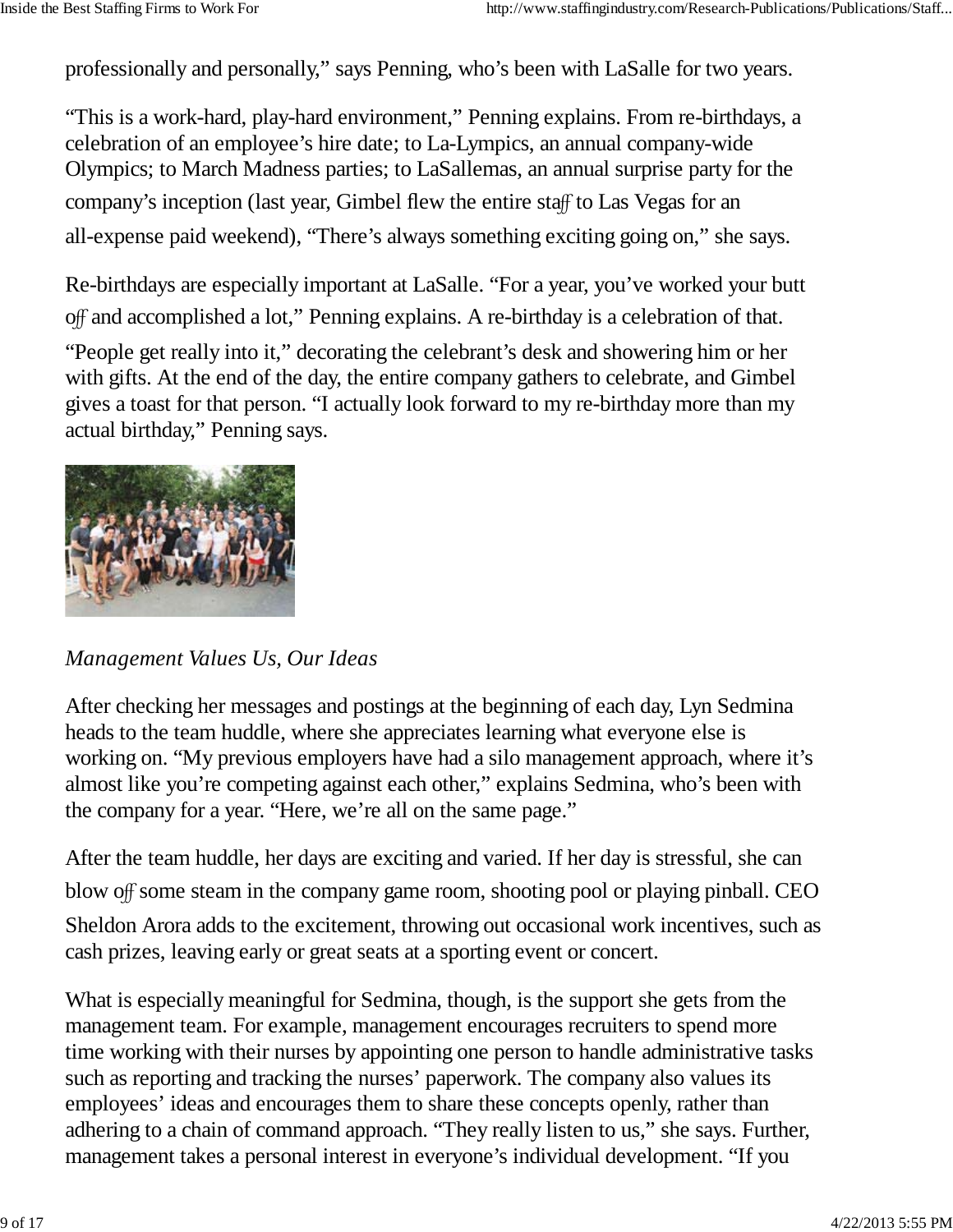have goals, professional or even personal, they'll actually help you to reach those goals. They really care about everybody," she says.



*Feeling Connected to Decision Makers*

Veredus employees are told from the start that their days will be very fast-paced. Gina Macaluso, who's been with Veredus for more than six years, says it's an environment they thrive in. "We hit the ground running from the minute we walk in … which is great," she says.

Her day starts with a morning meeting where they go over placements they've made. "It's exciting to see what positions we've been able to fill. It brings a lot of energy to start your day." That's also when management rolls out contests, which can be corporate-wide or office-specific. The biggest prize is the annual trip for the year's top five performers. This year it's Costa Rica. "I've been to Key West, Lake Tahoe, London, Clearwater Beach," Macaluso says. Smaller contests range from monthly to even daily, such as the number of candidates interviewed in a week. "It's always fun to hear what they are," she says, with prizes ranging from a half day off to \$100 cash.

As busy as the days are, upper management still makes sure employees feel connected. "Veredus is a large company, but we still know the CEO and partners on a personal level," with them making regular visits to the remote offices. "They take a very active

role to make sure we are successful and recognize us for our achievements," Macaluso says. "They want us to feel that we can pick up the phone and talk with them about things."

#### **Size category: 201 or more employees**

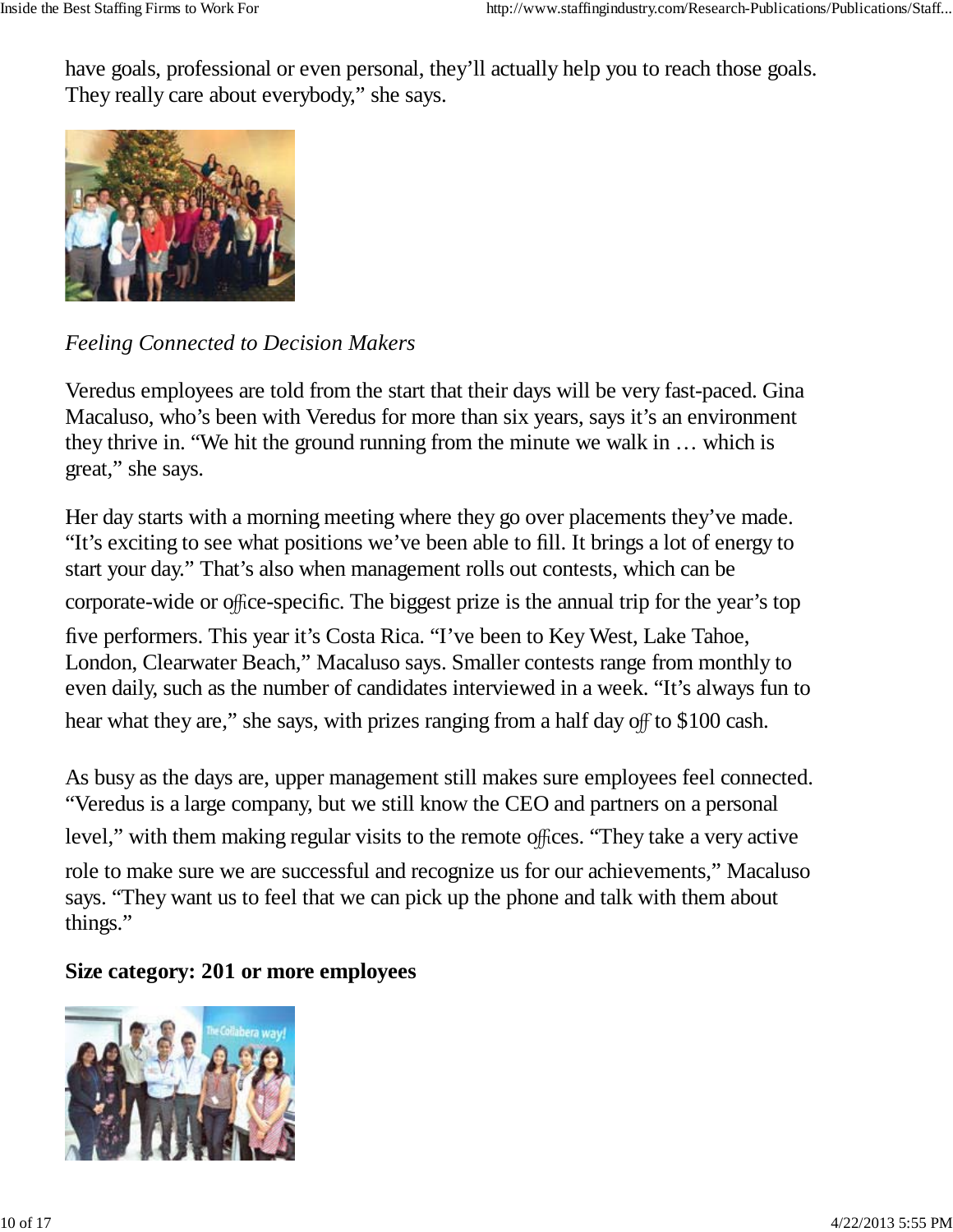#### *Accountability Drives Staff Performance*

Cory Kennedy likes the fact that there is accountability at Collabera. He and his coworkers receive regular input from their managers on performance. "An average day at Collabera involves guidance from management," says Kennedy. "At the end of the day if your manager's not holding you accountable, who else will?" he adds. It helps that managers are both supportive and fair in their treatment of staff.

This leadership drives motivated employees to achieve their goals. In addition, the company goes out of its way to provide the right tech tools for the workers to ensure high performance. These tools are cutting edge. And for those who need it or want to excel, there is also access to online training. Employees are also encouraged to keep the lines of communication open. They can call and check in (even daily if required) with their managers. The executive group also maintains the same open door policy.

This open style of discussion and support leads to increased efficiency where

Collabera's internal staff communicate their areas of responsibility and coordinate when

required. They work efficiently on different projects, without crossing wires. The streamlining of operations also keeps the clients happy.

But it's not all work. The company is big on health and team building.

It offers gym and fitness programs. In addition, at least once a week, the co-workers go out as a group and do something fun, such as a bowling event. Workers are encouraged to maintain work-life balance. But work is fun. So employees like Kennedy want to keep at it.

"I enjoy what I do so much for this company I want to do it when I go home," he says.



*Making Life Better*

Leila Malekzadeh loves her job. Her day begins by interacting with people she admires and respects.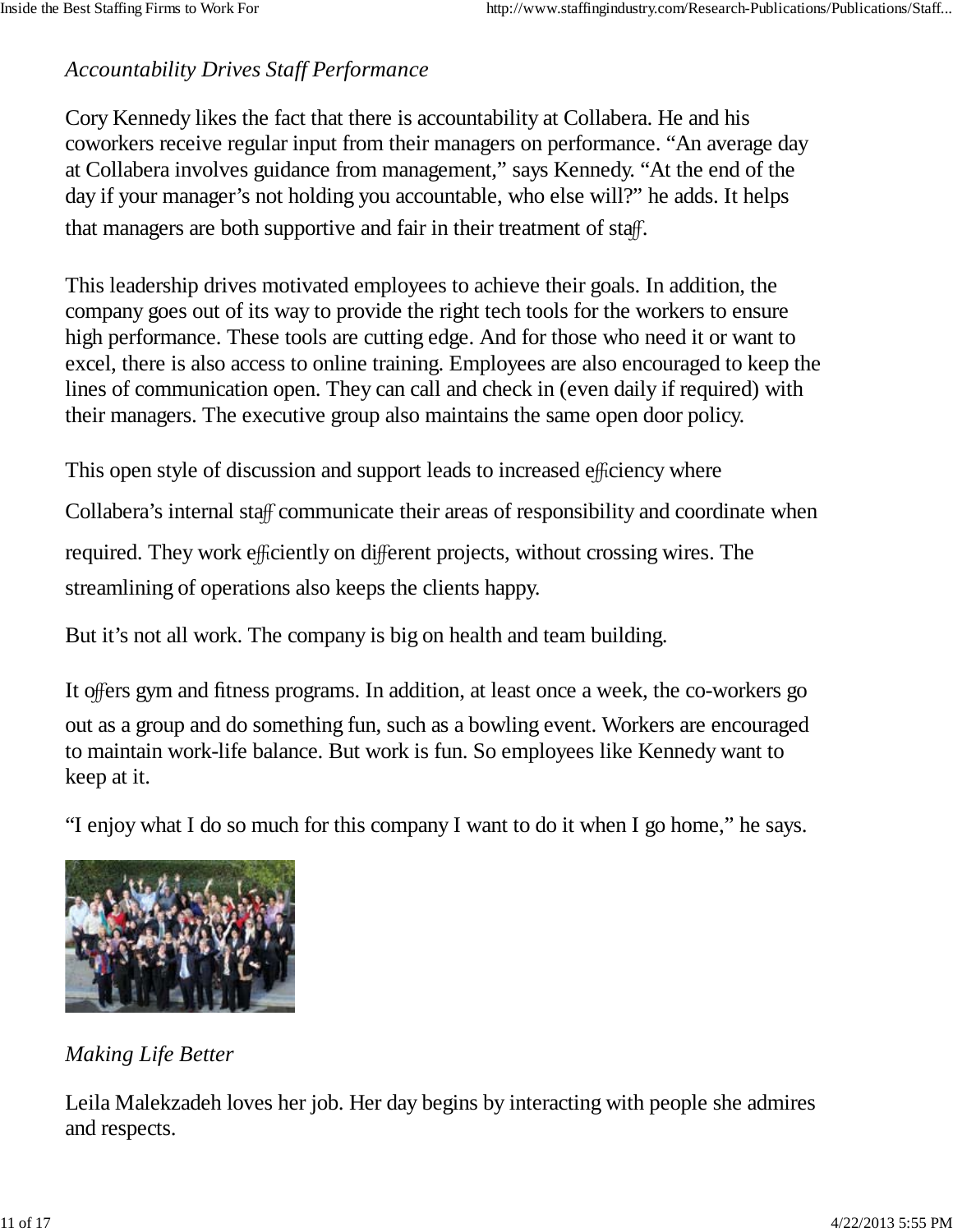"I'm excited to come to work because of the people that I work with," Malekzadeh says. "I think Roth does a really great job recruiting people that are in line with our culture."

The company's purpose is "to make life better for the people we serve," and its promise is "we love to create remarkable experiences: every person, every time." And this is a feeling that permeates the corporate office, she says.

Roth takes into account individual workers' strengths and how they fit into the organization. It was at a Roth branch office that Malekzadeh discovered her strength at

relationship-building. She is now located at the company's corporate office in Orange,

Calif., managing onboarding and training internal workers. She has been with the company for more than seven years.

Apart from tapping into her strengths, Roth has also provided Malekzadeh interesting projects and opportunities that have helped her grow.

Malekzadeh was part of a team that created an overlay for the company's database that would allow easier access of information for sales professionals in the field. The overlay allowed sales professionals to get information they needed at a glance without having to go through more time-consuming procedures.



#### *Investing in the Workers*

Ashley Curry's strong bonds with her co-workers motivates her to do more. The company's emphasis on building a family like environment where the focus is on providing support and resolving challenges creates a productive, unified workforce that Curry is proud to be part of. She has been with the company for the last three years.

She looks forward to coming in to work. "Signature is truly a friends-first environment where everyone respects each other and has fun," Curry says. "The values we live by, especially 'doing the right thing,' are seen on a daily basis in how we treat each other."

But it's fun with a purpose. Curry's current role was created as the result of deep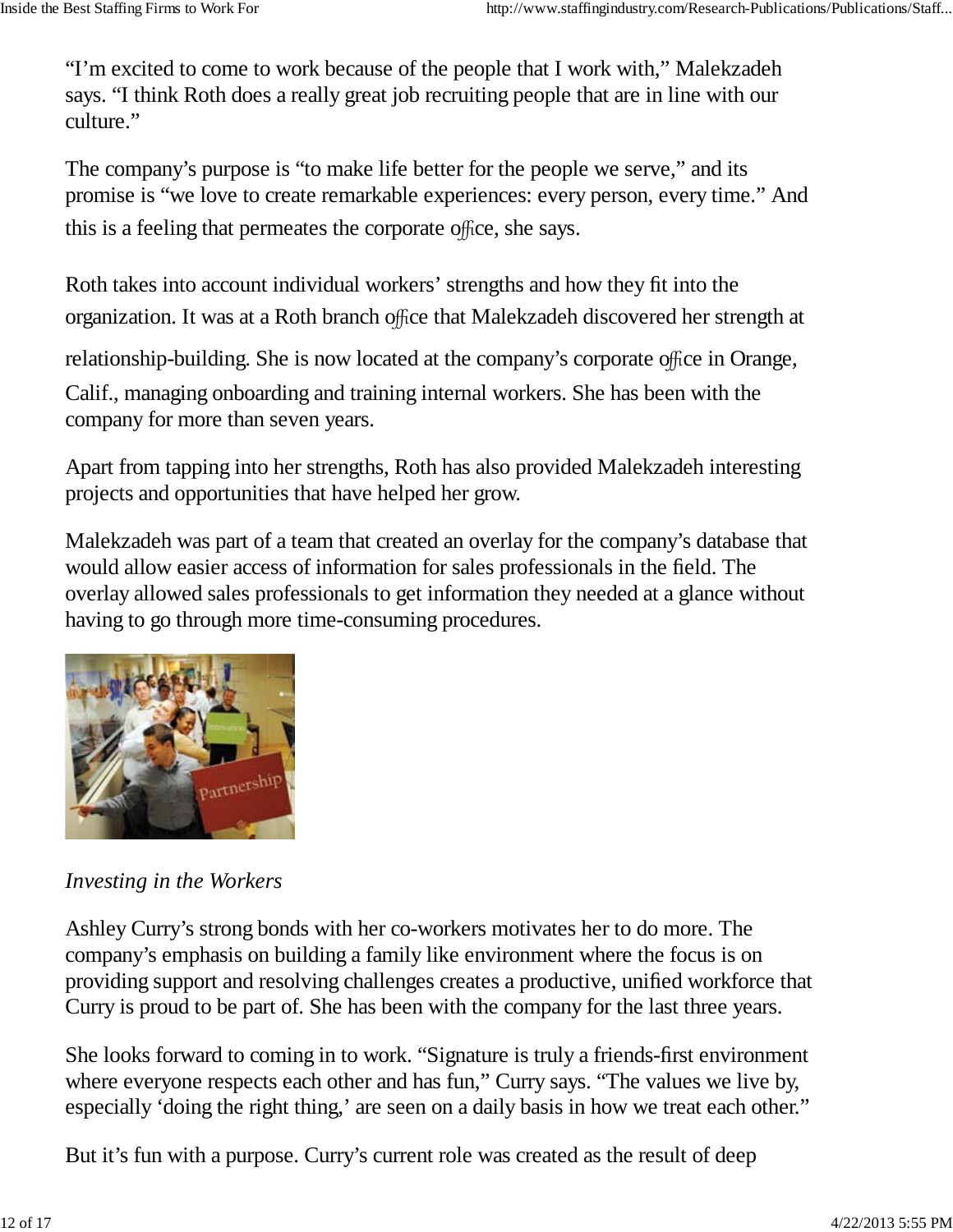discussions during a brainstorming session. "Our team realized we had an opportunity to enhance the support consultants receive when they are on assignment and decided it was time to invest and raise the bar of expectations," Curry says. She was given the autonomy to develop the role. Once the role was created, the management team was supportive, allowing Curry to further develop the role in conjunction with their guidance. Thanks to Signature's policy of investing in its workers, it now has a new team in the organization that impacts the bottom line. Its employees have that extra level of support that helps them do their job better, ensuring happy clients. "If open discussion was not encouraged and individuals were not empowered to activate change, my role would not exist," says Curry.



*Great Work-Life Balance*

A 20-year veteran of CHG, Tammie Healy says the company's support has allowed her to maintain a great work-life balance.

Her typical day involves feeding her dogs and getting her children off to school before coming in to the office at 10 a.m.

This flexibility enables her to be good at her job while catering to her family. "One of the things that keeps me here is the way that I'm treated, not only as a professional, but respect for my personal life," Healy says. Empowering workers is what CHG believes in. This has helped Healy's career. In fact, the company even helped pay for her education to become a nurse. Although she doesn't practice as a nurse, it's useful background knowledge for her job. The company also developed her skills as a risk manager. Risk managers assist on any possible claims against providers who contract through CHG.

Healy's typical activities involve the usual, being at a desk and handling phone calls. However, keeping in mind CHG's mission to develop its workers, she's part of a committee that plans activities for different teams. One recent committee meeting included discussion of possible ways to engage in the community, such as volunteering at Habitat for Humanity. "Our goal is to engage our employees both professionally and personally," she says.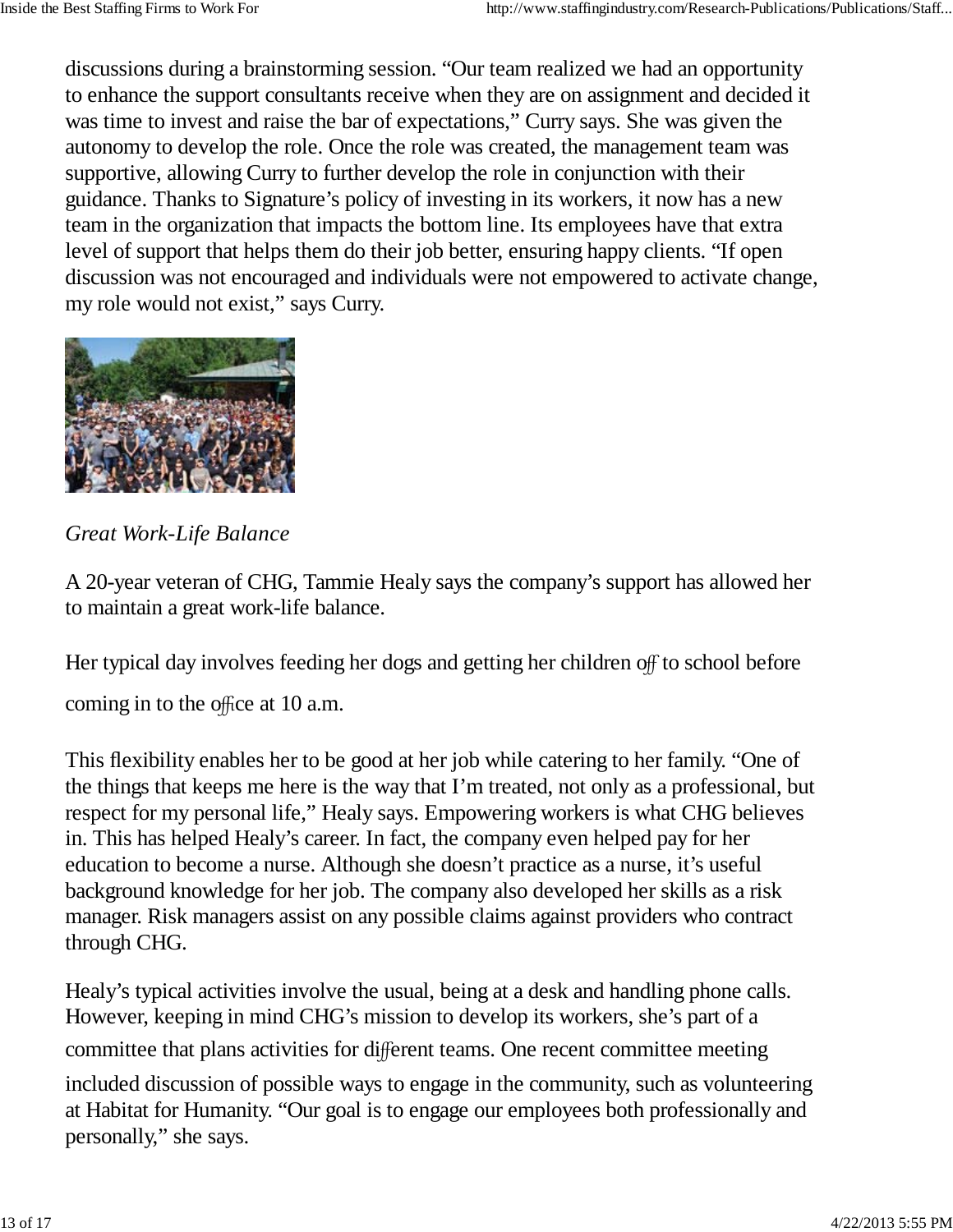

#### *Variety Is the Spice*

No two days are the same at Lead IT Corporation. It's this variety that keeps employees like Kishore Earve coming back for more. Despite the lack of routine, which can be challenging, the atmosphere is friendly and the relationships between the workers are collegial. "There are no complexities, no egos," Earve says. "Everybody respects your work."

Earve appreciates the fact that he has the autonomy to screen consultants based on client requirements. Further, he has also has the authority to make decisions on rates. It is this ability to make important judgment calls that helps him grow and be successful at the job. In addition, there is open dialogue with the C-suite. The regular interaction makes him feel a valued member of the team. The executive group believes in empowering the worker. If an idea makes sense for the company, workers can pursue it. This drives employees to innovate.

For instance, the company recently decided to embark on an initiative with the federal government after a worker proposed it. It cost the company money to go out to Washington D.C., but management supported the worker, allowing him to set up meetings with people in D.C. and gain visibility. The result: Lead IT is on the cusp of obtaining contracts with the federal government.

Contracts apart, Lead IT also schedules outings and promotes team-building activities, such as pot lucks, happy hours and bowling events. But at the end of the day, it is the interesting assignments and the freedom that drives the employees to work hard.

"I don't really feel this stuff is getting routine," Earve says. "I'm eager to go to work for the next day."

*Craig Johnson can be reached at cjohnson@staffingindustry.com; Katherine Alvarez* can be reached at kalvarez@staffingindustry.com; and **Sharon Thomas** *can be reached at . smthomas@staffingindustry.com*

*Click on list below to enlarge.*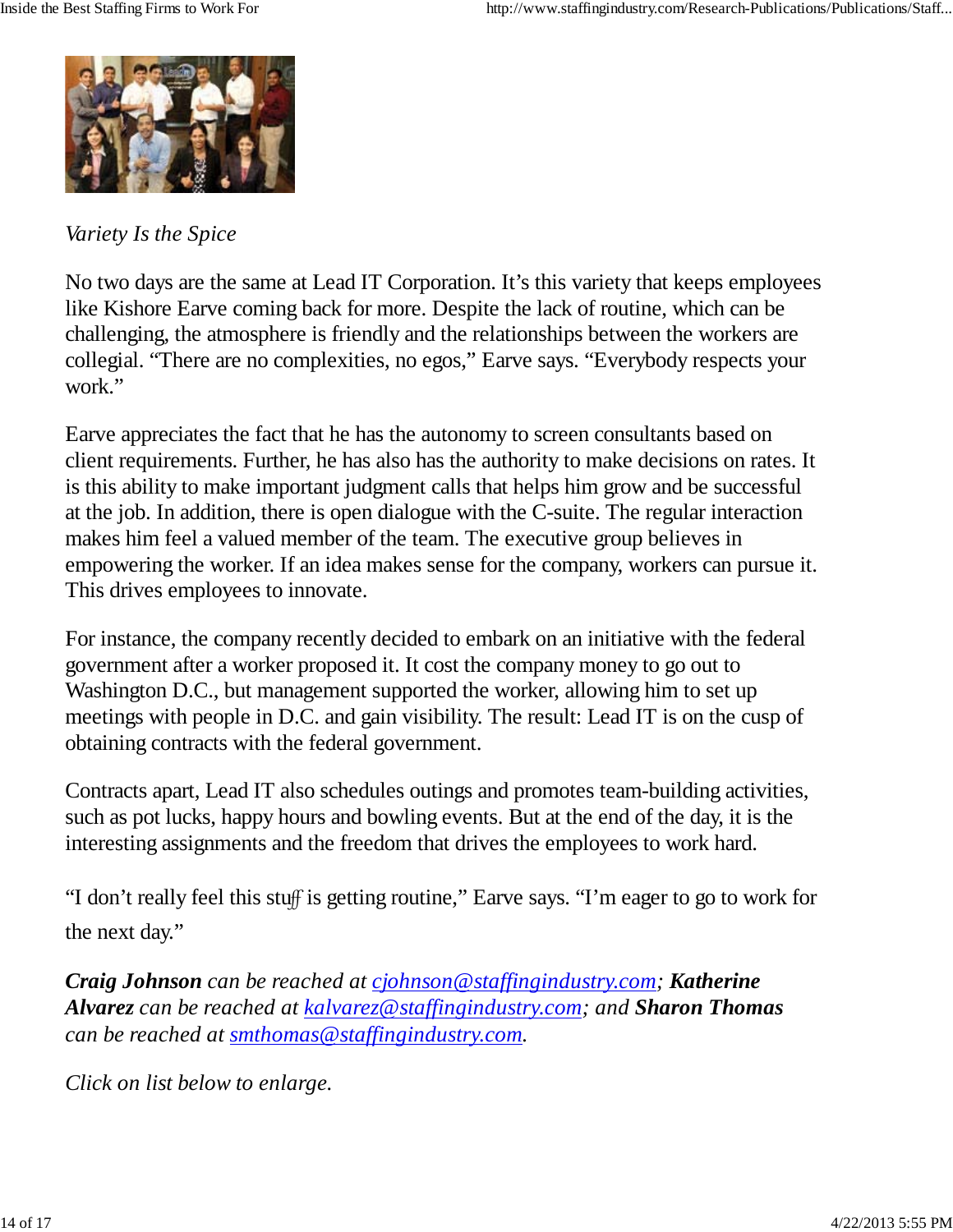# THE BEST STAFFING<br>FIRMS TO WORK FOR LIST

|                      | <b>Bank</b> Company Name               | Emp.<br>Count | <b>Headquarters</b>   | <b>Primary Sector Served</b>               |                                             |
|----------------------|----------------------------------------|---------------|-----------------------|--------------------------------------------|---------------------------------------------|
|                      | SMALL (2010 SO EMPLOYEES)              |               |                       |                                            |                                             |
| L                    | Akraya Inc.                            | 25.           | Sunnyvale, Calif.     | π                                          | <b>AKRAYA</b>                               |
| $\mathbf{r}$         | MedSys Group<br>Consulting             | 25            | Frison, Texas         | П.                                         | MEDSYS                                      |
| ä.                   | Daley and<br>Associates LLC            | n.            | Bosban                | Executive Search.<br>Professional          |                                             |
| 4                    | <i>iMethods</i>                        | m             | Jacksonville, Fla.    | π                                          | imethods                                    |
| 5.                   | Healthcare IT<br>Leaders               | 20            | Alpharetta, Ga.       | Healthcare IT                              | <b>Realthcare</b>                           |
|                      | MEDIUM (51TO 200 EMPLOYEES)            |               |                       |                                            |                                             |
| ŧ                    | Medical Solutions                      | II3           | Omaha, Neb.           | Travel nurse, alied<br>healthcare          | medical ®<br>solutions:                     |
| $\tilde{z}$          | TekPartners/<br>MedPartners HIM        | 999           | Coral Springs, Fla.   | IT, Healthcare informa-<br>tion management | Pichatrana<br>Mediterren                    |
| Ĵ.                   | LaSalle Network                        | 64            | Chicago               | Professional                               | <b>: LaSalle</b><br><b>Example:</b> Network |
| $\ddot{\phantom{0}}$ | LiquidAgents<br><b>Healthcare</b>      | 57            | Plano, Texas          | Travel nurse, allied<br>healthcare         | Liquid <sup>*</sup><br>Agents               |
| 5.                   | Veredus.                               | Hä            | Tampa, Fla.           | Π                                          |                                             |
|                      | LARGE (2010R MORE EMPLOYEES)           |               |                       |                                            |                                             |
| ī.                   | Collabera Inc.                         | 248           | Morristown, N.J.      | π                                          | Collabera                                   |
| ž.                   | <b>Roth Staffing</b><br>Companies L.P. | 380           | Orange, Calif.        | Commercial.<br>professional                |                                             |
| $\overline{3}$       | Signature<br>Consultants               | 210           | Fort Lauderdale, Fla. | П                                          | signature                                   |
| 4.                   | CHG Healthcare<br><b>Services</b>      | 1510          | Salt Lake City        | Locum tenens, allied<br>hisiltheare        | CHG Healthcare Services                     |
| S.                   | LeadIT<br>Corporation                  | 202           | Springfield, III.     | π                                          | Lead                                        |

*Click on quotes image below to enlarge.*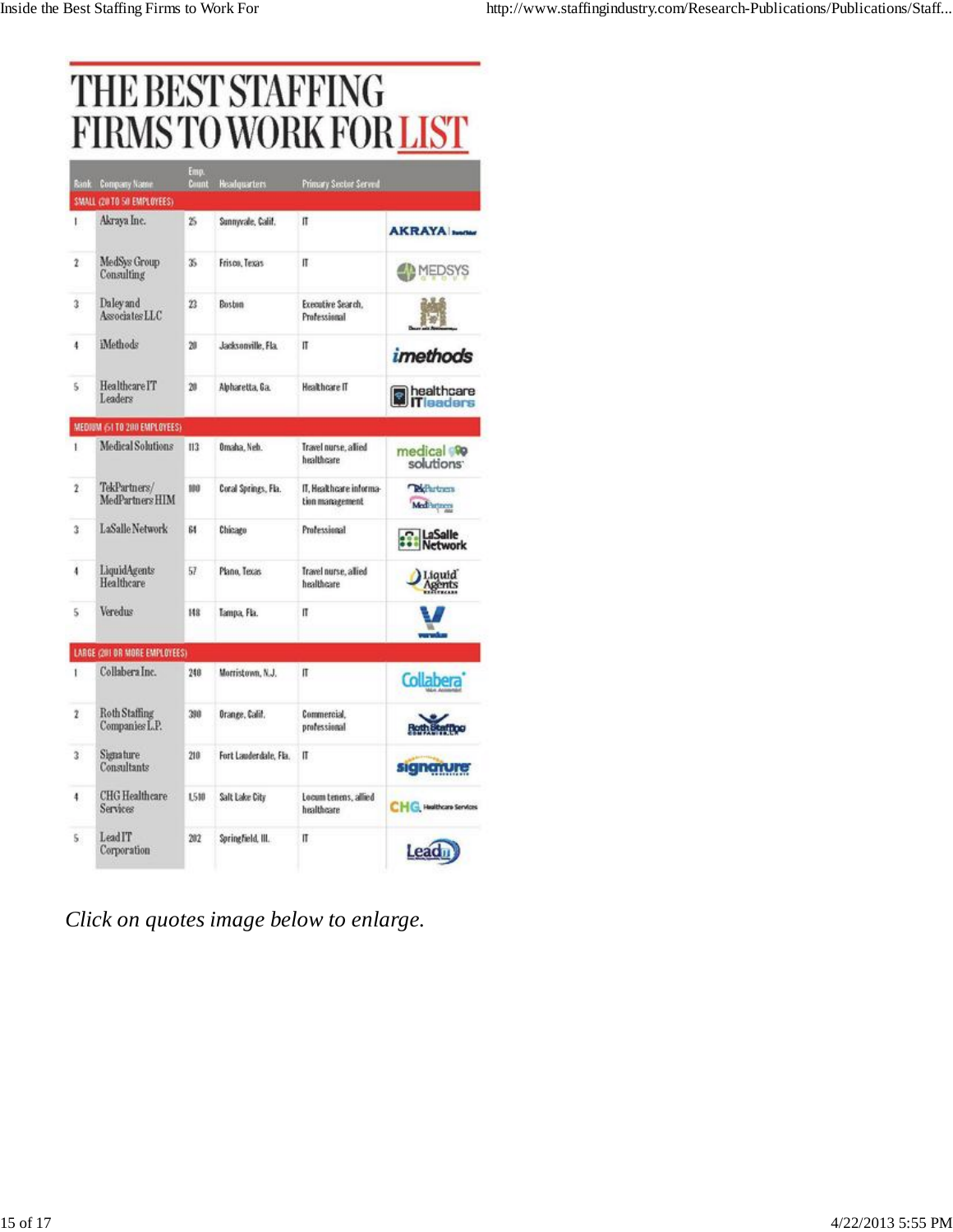## **OUOTES FROM THE TOP**

What makes Akraya a great place to work-is the focus on our core values, on the culture we have: - Amar Panchal, CEO, Akraya Inc.

We care about relationships and creating environments where our employees can growl Being named a Best Place to Work speaks to the core belg each other succeed and have fun core value.... All of the leaders in the values of a company, and at Methods, doing it! This award represents every company are expected to lead with we strive to live out our Core Values single person the company. daily.

- Chad Perce, CEO, Miethods

Durs is an environment that rewards We believe that by attracting and enthusiasm, and hard work and team- retaining the most talented profeswork. We're proactive in building a signals in the business. LiquidAgents and diversity are values that underpin<br>very positive culture and that in turn, Healthcare can continually build a our success. At Lead II we foster very positive culture and that in turn, ... Healthcare can continuely build a<br>has a positive effect on our interac- distinguished staffing organization<br>tions with our customers. ... that provides world-class service. - Pob Balley, managing principal.

Healthcare IT Leaders Nealthcare

Daley and Associates is all about the LaSalle is a great place to work motivated professionals together. great things happen.

The dedication that we see from every employee and their willingness to go the extra mile for clients and co-workers plike is a testament to the belief in our company values and working toward the same goal. is what makes our firm a great place - - Vite Scutern. CED and co-founder. to work.

Alan Kravitz, CEO, MedSys Group Consulting

-Dan Rodriguez, CEO, Veredus So many friendships and business relationships are solidified at Medical Solutions because we all are here to

- Craig Maler, president, Medical

The people in our company and their

commitment to excellence is what

Solutions - Sheldon Arbra, CEO, LiquidAgents

people. When you bring bright, self- because we put our employees first. principles of friends first, doing the We care about their professional and right thing and our determination to and give them a platform to succeed. personal success, and value them as be the best, not the biggest. We live a people. - Mike Daley, CEO, Daley and Associates - Tom Gimbel, CEO, LaSalle Network guide our every action.

> TekPartners/MedPartners HIM truly is people helping people, it is our job. it is our passion. Our employees are quality people and team players all TekPartners/MedPartners HIM

We create an environment for people to succeed ... An environment where makes Veredus a great place to work. they have opportunity and the right account to work on.

Hemin Shah, co-founder and EVP. Collabera

Putting people first is our defining that core value in mind, and that's how it becomes part of the culture. Michael Weinholtz, CEO CHS Healthcare Services Inc.

Duality, responsibility, adaptability these values with a core commitment. to people. - Ram Talluri, founder and managing

director. Lead IT Corporation

We operate with our original guiding these principles every day while they

- Jay Cohen President & CEO, Signature Consultants

It's all about our culture. We challenge our leaders and managers to cultivate an environment where their teams are proud to do good things and the right things for those we serve.

Adam Roth, president and COO. **Roth Staffing Companies** 

## [SUBHEAD 1]

# **Methodology**

More than 100 firms took part in the "Best Staffing Firms to Work For" program this year, which was conducted for Staffing Industry Analysts by Quantum Workplace, an Omaha, Neb.-based company.

Internal employees at each firm taking part were asked to complete a 40-question online survey that measures 10 key engagement categories focusing on items including teamwork, trust in senior leaders, feeling valued, manager effectiveness, compensation and benefits.

In order to gather statistically sound results, participating companies must have reached a minimum level of employee participation, based on total number of employees. Responses from each question of each completed survey were compiled and evaluated. Companies were ranked in each size category according to their overall composite score. Winners were chosen based entirely on the survey results.

[SUBHEAD 2]